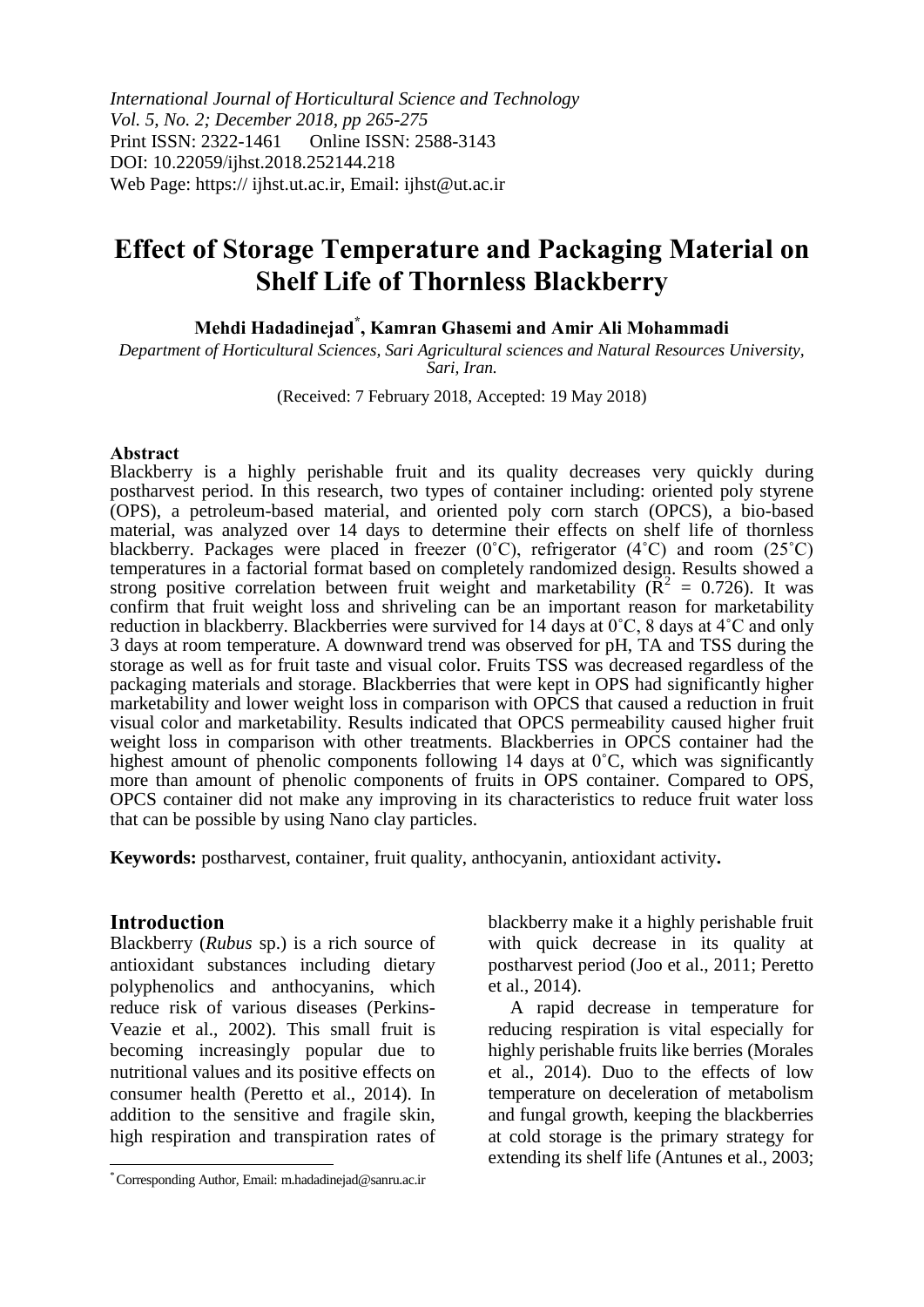Joo et al., 2011). Research showed<br>transcriptional, post-transcriptional and post-transcriptional and post-translational regulation of critical expressed genes under cold temperatures (Chinnusamy et al., 2007). Rezaee Kivi et al*.* (2014) reported longer shelf life for raspberry at 0**˚C** than 5**˚C** or 10**˚C**, whereas antioxidant capacity and bioactive compounds were higher at 10**˚C**.

Appropriate packaging can prolong shelf life and protect fruits from damage and prevent secondary contamination (Seglina et al., 2010). In blackberry, weight loss occurs rapidly due to moisture movement from fruit into the surrounding drier air, as the fruit has no protective rind or cuticle (Perkins-Veazie, 2017). Closed packaging is becoming increasingly popular due to the reduction of water loss from fresh produce, via making a physical barrier around products and decreasing air movement across the product surface (Joo et al., 2011). Evaporated water molecules from fruit surface cannot escape through the package, so moisture loss can be significantly reduced depending on container material (Joo et al., 2011). Peretto et al. (2014) evaluated the effect of 8 different micro-perforations in polypropylene film packaging on the quality and shelf life of fresh blueberry and blackberry fruits that were kept at 4, 10 and 18°C as optimal, usual and poor postharvest conservation condition. Strong interaction was found between microperforations and temperatures for both fruits. The most common package for fruits and vegetables is plastic packages, which are not biodegradable. In addition, these kinds of packages can lead to water condensation on fruit or vegetable surface that is undesirable because it contributes to defects in the external appearance and microbial growth (Linke and Geyer, 2013). Decomposition of polymer packaging wastes take more than hundred years but biodegradable biopolymers can be a promising alternative (Seglina et al., 2010). The main kinds of renewable bio-packaging are comprised of polylactic acid, polyhidroxyalkanoates and thermoplastic starch (Weber et al., 2002).

Permeability degree of biodegradable containers is their main problem, causing more amount of water loss (Seglina et al., 2010). Joo et al. (2011) compared bio-based packaging materials with petroleum-based ones and they reported ''US standard No 1'' grade for blackberries in both containers at 3˚C which showed suitable commercialization properties for more than 12 days.

In Iran, most of blackberry fruits are wild grown which are marketed in petroleumbased containers in room  $(25^{\circ}C)$ , refrigerator  $(4^{\circ}C)$  and freezer  $(0^{\circ}C)$ temperatures as retail, supermarket and long distance markets, respectively. Developing standard orchards with effective thornless cultivars besides increased demand for the fresh blackberry, especially in south region of Caspian Sea as touristic region, resulted in huge plastic residual from fresh fruit containers. Serious environmental risk of petroleum-based materials highlighted the need for appropriate alternates for fruit packaging. This research aimed to study the interaction between packaging materials and storage temperatures on visual, edible quality and bioactive compounds of thornless blackberry during its postharvest.

# **Materials and Methods**

## *Samples preparation and packaging system*

A commercial thornless cultivar of blackberry (*Merton*) grown in a home garden located in the south of the Caspian Sea in Mazandaran, Iran, was hand harvested at a commercially mature stage, sorted and selected for similar size and color in July 2015.

Quantities of approximately 100 g of berries were weighted (A&D™ Jewelry balance, Fx-300GD, Japan) and placed in packages. All packages (Fig. 1) included closed system with a snap-fit lid, differed in material: half of them were made from oriented poly styrene (OPS), a petroleumbased material, and the others from oriented poly corn starch (OPCS), a bio-based material (Amelon Industry, Iran). Packages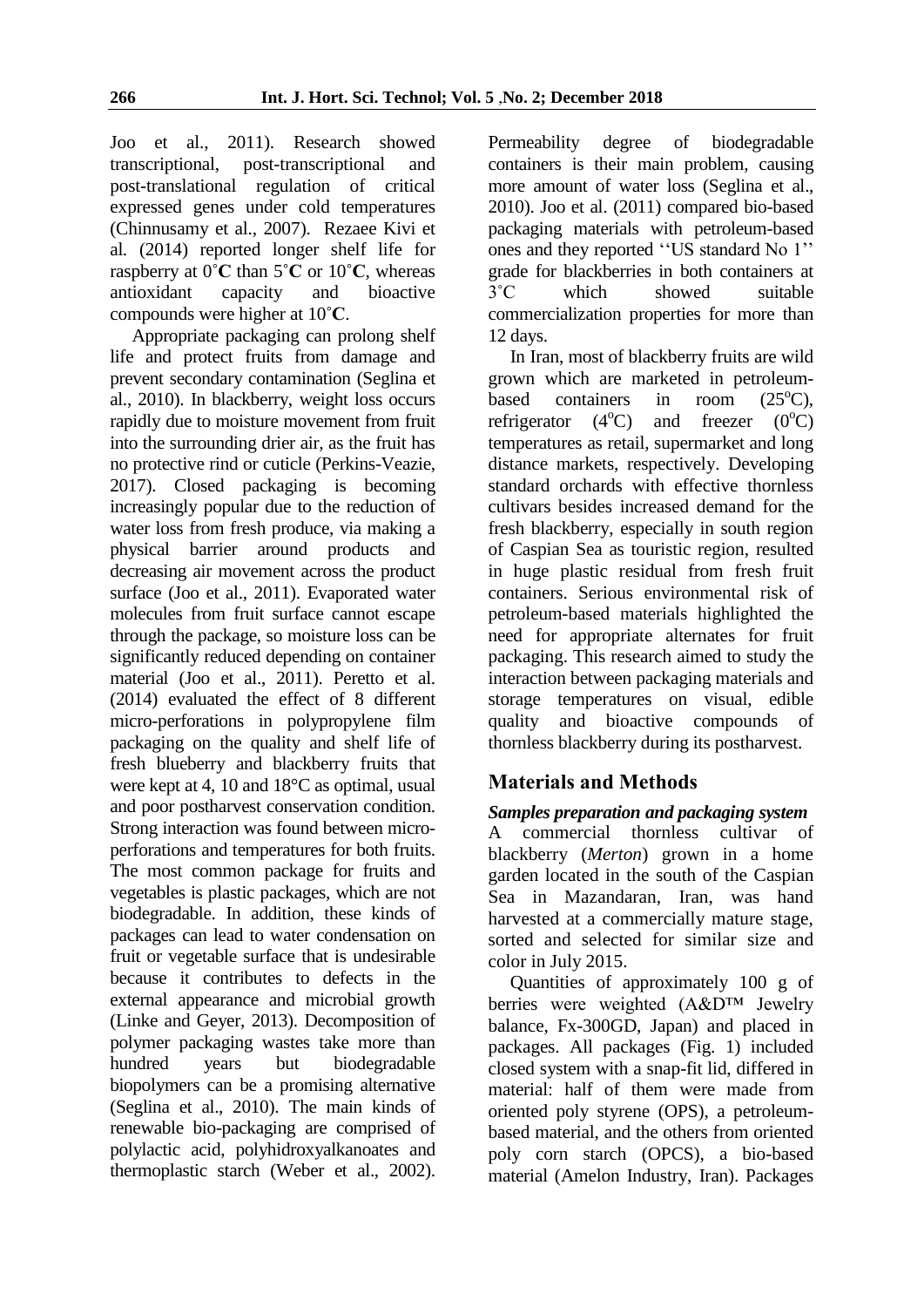were managed in freezer  $(0^{\circ}C)$ , refrigerator  $(4^{\circ}$ C) and room  $(25^{\circ}$ C) temperatures. Ten samples of each treatment were isolated after 0, 3, 8, and 14 days based on Perkins-Veazie, (2017) data and immediately analyzed for traits. Three replicates of each treatment were used for analyses. The characteristics such as fruit appearance

(length and width of fruit, fruit weight, fruit color and marketability), edible quality (total soluble solids or TSS, pH, titrable acidity or TA, TSS/TA ratio, aroma and taste) and bioactive compounds (total antioxidant activities, total anthocyanin, total phenols and total flavonoids) were evaluated during the storage time.



**Fig. 1. Two type of snap-fit closed container OPCS (left) and OPS (right) used for packaging thornless blackberry.**

## *Visual quality evaluation*

The weight of blackberry fruits in each package was measured on day 0, 3, 8, and 14. The average length and width of fruits were measured by digital caliper. The fruit visual color, marketability, aroma, and taste were scored from 0 to 100 by trained judges including six native students and academic staffs from University of Agricultural sciences and Natural Resources (SANRU), Sari, Iran. The jury members were fixed during experiment and judgeship carried out in same condition without any information about the experiment and the scores were written in separate sheets from 0 (minimum) to 100 (maximum) after fruit testing.

## *Edible quality evaluation*

Blackberries of each package were analyzed based on Hassanpour (2015). Total soluble solids of ice cooled fruit juices were determined using a calibrated refractometer PR-32 (ATAGO, Japan) to avoid enzyme degradation of samples during measurements. Three measurements were taken for each sample and the results were reported in percent. A 5-10 g of the berries puree was diluted with 50 ml distilled water then titrable acidity of the juice was measured by titration with 0.1 N NaOH to an end-point of pH 8.2 (Ranaand Singh, 1992) by a PT/15/P calibrated pH

meter (Sartorius, Germany). The acidity was expressed as percentage citric acid (%). Before titration, the pH of extracts was measured for each sample.

## *Bioactive compounds evaluation*

Total anthocyanin content was measured with the pH differential absorbance method, according to Wroslstad (1976) in room temperature using homogeneous mixture of fruits. The fruit extracts were stirred with Sodium acetate (pH=1) and Potassium chloride (pH= 4.5) buffers separately, and each sample was read in 520 and 700 nm by uv-1800PC spectrophotometer (MAPADA, China). Results were expressed as mg cyanidin 3 glucoside per liter fruit juice (mg/l). The stable 2, 2-diphenyl-1-picrylhydrazyl (DPPH) radical method was used to determine the free radical scavenging activity of the fruit juice (Ebrahimzadeh et al., 2010). Two ml of diluted fruit extract was added to DPPH and the tubes were stored in dark condition for 15 minutes to be prepared for reading in 517nm by spectrophotometer.

The total phenolic compound contents were determined using the Folin-Ciocalteu method (Nabavi et al., 2008). In summary, distilled water, Folin-Ciocalteu and Sodium carbonate was added to 20 µl of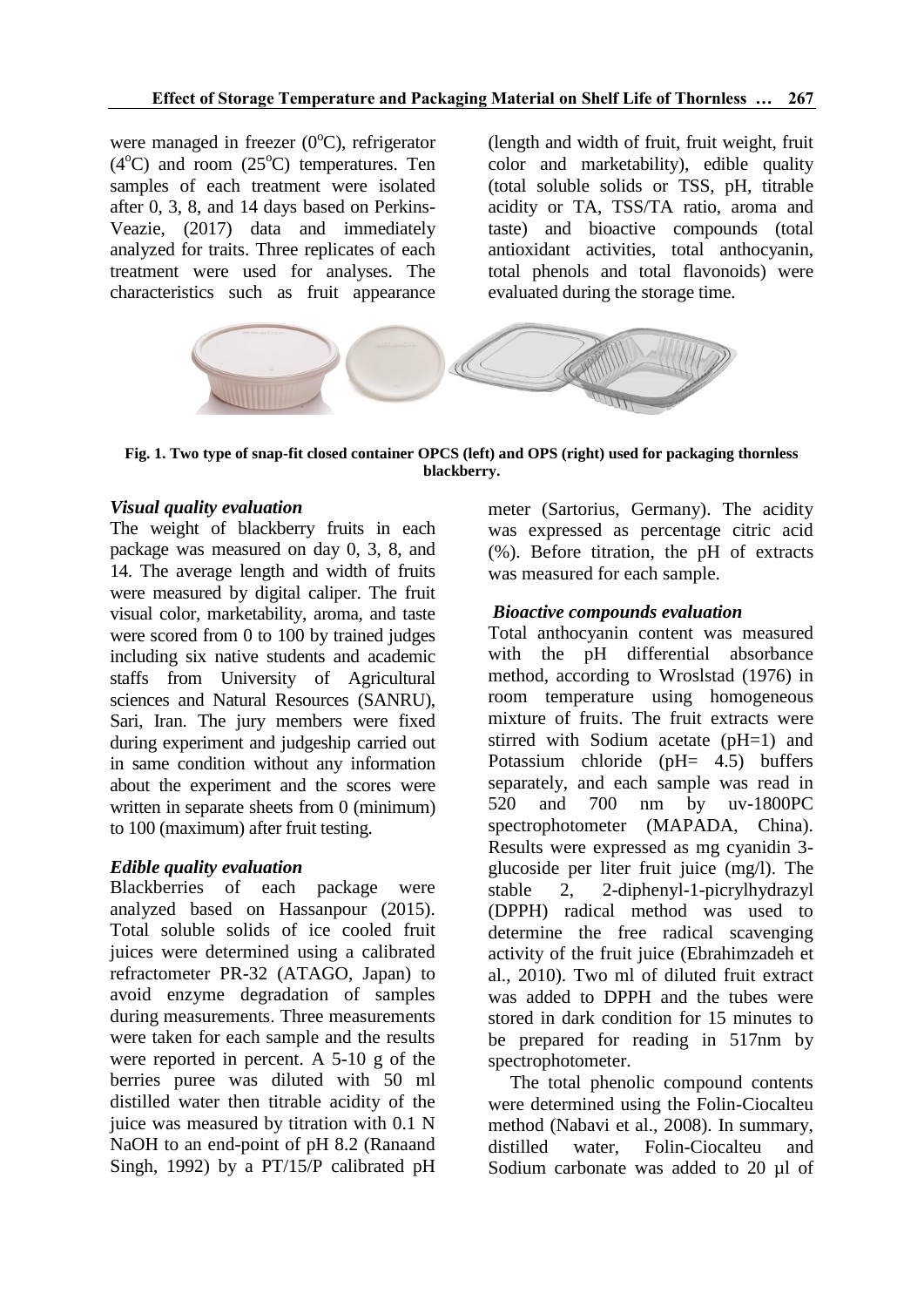fruit extract, then incubated for 30 minutes and was read  $in$ 765  $nm$  $bv$ spectrophotometer. The results were expressed as Gallic acid equivalents.

flavonoids were Total estimated according to Chang et al. (2002). In this protocol the fruit extract mixed with Aluminum Chloride, potassium acetate 1M, and distilled water. The mixture was read in 415 nm by spectrophotometer after 30 minutes incubation. Its contents were calculated as quercetin equivalent by performing a calibration curve.

#### **Statistical analysis**

The experiment was performed in a factorial format based on a completely randomized design with three replications containing 100  $gr$ fruit  $in$ each replication. The data were subjected to ANOVA analysis and the means were compared by Duncan's multiple range test at  $p < 0.01$  significance levels in SAS

(Software Version 9.1 SAS) as well as by Pearson coefficient correlation.

# **Results**

#### **Visual quality**

As shown in Table 1, 2 and 3, the blackberries that were kept in both kinds of containers survived (were marketable) following 14 days at 0  $°C$ , 8 days at 4  $°C$ and only 3 days at room temperature.

length Fruit and width were significantly decreased during storage period (Table 1). Although non-significant difference was observed between two kinds of containers at 25°C, reduction in the quantity of fruits in OPS container was less than those kept in OPCS at 0 and  $4^{\circ}$ C. Similarly, there was a sharp downward trend in fruit weight in OPCS container (Fig.2). However, weight loss of fruits on day 8 and 14 was not significant which is indicative of occurrence of most water loss during the early days (before  $8<sup>th</sup>$  day).

| <b>Containers</b>     | <b>Temperature</b><br>(°C) | <b>Day</b>       | <b>Fruit length</b><br>Fruit width |                       | <b>Fruit color</b>       | <b>Marketing</b>         |  |
|-----------------------|----------------------------|------------------|------------------------------------|-----------------------|--------------------------|--------------------------|--|
|                       |                            |                  | (cm)                               | $(cm)$                | $(\%)$                   | $(\%)$                   |  |
| Biodegradable         | $\overline{0}$             | $\boldsymbol{0}$ | 1.885 <sup>a</sup>                 | $1.869^{a}$           | $90.00^{\frac{1}{a}}$    | $86.66^{a}$              |  |
|                       |                            | 3                | $1.712^{gh}$                       | $1.682$ <sup>f</sup>  | 53.33 de                 | $60.00$ fgh              |  |
|                       |                            | 8                | $1.697$ hi                         | 1.659 <sup>g</sup>    | $50.00$ ef               | 63.33 efg                |  |
|                       |                            | 14               | $1.683^{\rm i}$                    | 1.641hh               | $41.67$ <sup>f</sup>     | 56.67 $\rm ^{gh}$        |  |
|                       | $\overline{4}$             | $\overline{0}$   | $1.885$ <sup>a</sup>               | 1.869 <sup>a</sup>    | 90.00 <sup>a</sup>       | 86.66 <sup>a</sup>       |  |
|                       |                            | 3                | $1.776$ cde                        | $1.743$ $\degree$     | $73.33^{b}$              | $80.00$ <sup>ab</sup>    |  |
|                       |                            | 8                | $1.724$ <sup>g</sup>               | 1.643 <sup>h</sup>    | $60.00$ <sup>cd</sup>    | 53.33 $^{\rm h}$         |  |
|                       |                            | 14               |                                    |                       |                          |                          |  |
|                       | 25                         | $\boldsymbol{0}$ | $1.885^{a}$                        | 1.869 <sup>a</sup>    | $90.00a$                 | 86.66 <sup>a</sup>       |  |
|                       |                            | 3                | $1.772$ $^{\rm{de}}$               | $1.657$ <sup>gh</sup> | 53.33 $de$               | 53.33 $^{\rm h}$         |  |
|                       |                            | 8                |                                    |                       |                          |                          |  |
|                       |                            | 14               |                                    |                       |                          |                          |  |
| Non-<br>biodegradable | $\overline{0}$             | $\boldsymbol{0}$ | 1.885 <sup>a</sup>                 | $1.869^{a}$           | 90.00 <sup>a</sup>       | $86.\overline{66}^{\ a}$ |  |
|                       |                            | 3                | $1.792$ <sup>c</sup>               | 1.774 <sup>b</sup>    | $73.33^{b}$              | 73.33 bcd                |  |
|                       |                            | 8                | $1.761$ <sup>ef</sup>              | $1.728$ <sup>d</sup>  | 53.33 $de$               | $71.67$ bcde             |  |
|                       |                            | 14               | $1.743$ <sup>f</sup>               | $1.713$ <sup>e</sup>  | 45.83 $\rm{e}^{\rm{ef}}$ | 68.33 def                |  |
|                       | $\overline{4}$             | $\boldsymbol{0}$ | 1.885 <sup>a</sup>                 | 1.869 <sup>a</sup>    | 90.00 <sup>a</sup>       | 86.66 <sup>a</sup>       |  |
|                       |                            | 3                | 1.810 <sup>b</sup>                 | 1.768 <sup>b</sup>    | 76.67 <sup>b</sup>       | 78.33 abc                |  |
|                       |                            | 8                | $1.754$ <sup>f</sup>               | $1.702$ <sup>e</sup>  | 73.33 b                  | $70.00$ cde              |  |
|                       |                            | 14               |                                    |                       |                          |                          |  |
|                       | 25                         | $\boldsymbol{0}$ | $1.885$ <sup>a</sup>               | 1.869 <sup>a</sup>    | $90.00a$                 | 86.66 <sup>a</sup>       |  |
|                       |                            | 3                | $1.782$ <sup>cd</sup>              | $1.651$ $\rm{gh}$     | $63.33$ $\degree$        | 53.33 $^{\rm h}$         |  |
|                       |                            | 8                |                                    |                       |                          |                          |  |
|                       |                            | 14               |                                    |                       |                          |                          |  |

Table 1. Mean comparison of postharvest conditions effect on blackberry visual quality

Different letters following the values indicate significant differences according to the Duncan test at  $p \le 0.01$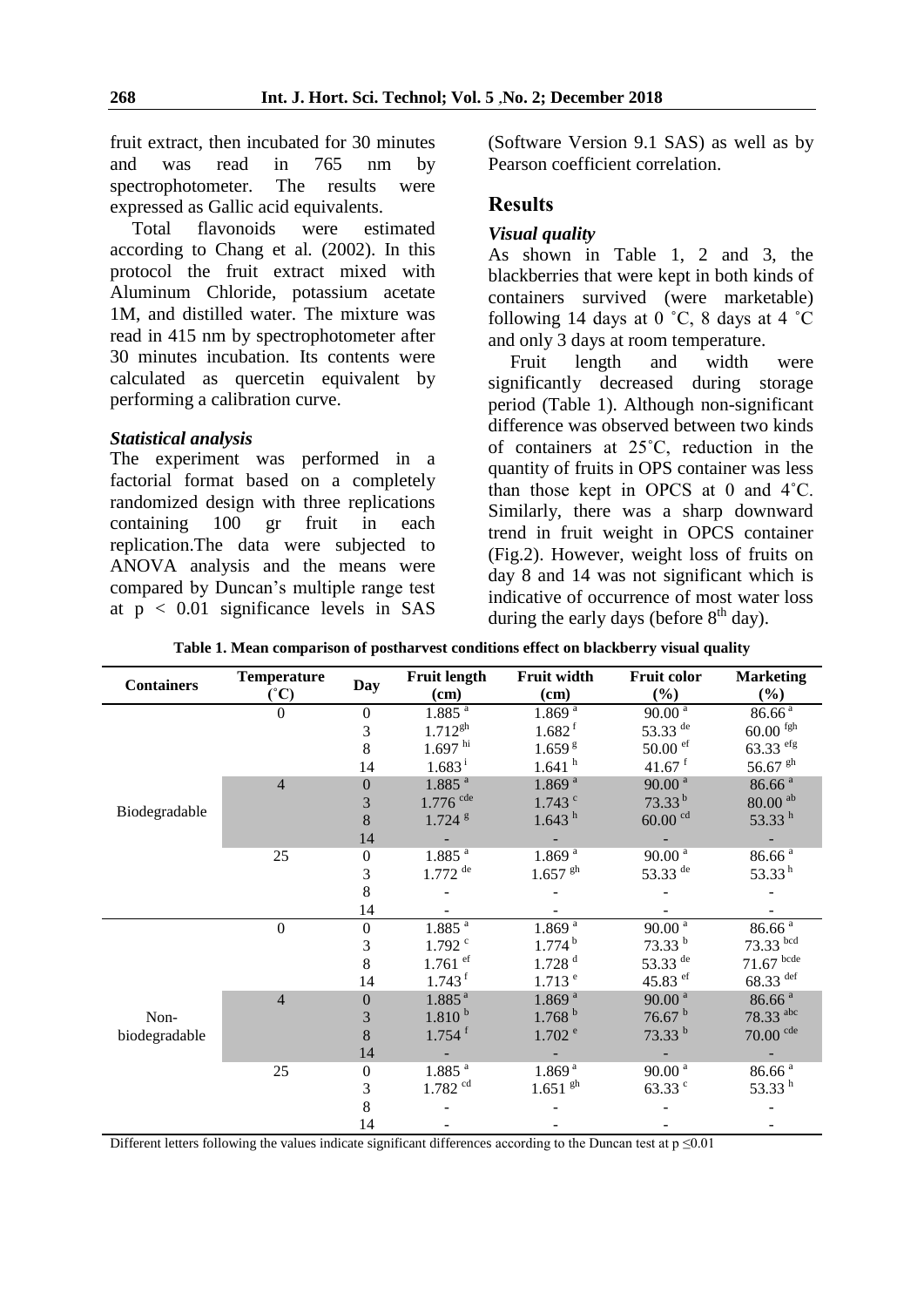| <b>Containers</b>     | <b>Temperature</b><br>(°C) | <b>Day</b>       | TSS %               | pH                  | TA%                 | <b>TSS/TA</b>       | <b>Flavor</b><br>$\frac{0}{0}$ | <b>Taste</b><br>$\frac{0}{0}$ |
|-----------------------|----------------------------|------------------|---------------------|---------------------|---------------------|---------------------|--------------------------------|-------------------------------|
| Biodegradable         | $\boldsymbol{0}$           | $\boldsymbol{0}$ | $12.2^{a}$          | 4.8 <sup>a</sup>    | $0.53^{i}$          | $22.6^{\circ}$      | 90 <sup>a</sup>                | 90 <sup>a</sup>               |
|                       |                            | 3                | $11.4^{\mathrm{b}}$ | 3.7 <sup>bcd</sup>  | $0.71$ <sup>f</sup> | $16.1$ $\degree$    | 76.6 <sup>b</sup>              | $75$ $cd$                     |
|                       |                            | 8                | $10.5^{\rm cd}$     | $3.5$ <sup>fg</sup> | 0.91 <sup>bc</sup>  | 11.6 <sup>g</sup>   | $66.6^{\rm bcd}$               | 68.3 <sup>d</sup>             |
|                       |                            | 14               | 10.3 <sup>de</sup>  | 3.5 <sup>g</sup>    | 0.94 <sup>b</sup>   | 10.9 <sup>h</sup>   | $61.6$ <sup>cd</sup>           | 61.6 <sup>e</sup>             |
|                       | $\overline{4}$             | $\boldsymbol{0}$ | $12.2^a$            | 4.8 <sup>a</sup>    | $0.53^{\mathrm{i}}$ | 22.6 <sup>a</sup>   | 90 <sup>a</sup>                | 90 <sup>a</sup>               |
|                       |                            | $\mathfrak{Z}$   | $10.8^{\circ}$      | 3.8 <sup>b</sup>    | 0.57 <sup>hi</sup>  | 19.1 <sup>b</sup>   | $76.6^{b}$                     | 86.6 <sup>a</sup>             |
|                       |                            | 8                | $10.2^e$            | 3.6 <sup>efg</sup>  | 0.77e               | 13.2 <sup>e</sup>   | $70^{bc}$                      | 76.6 <sup>cb</sup>            |
|                       |                            | 14               |                     |                     |                     |                     |                                |                               |
|                       | 25                         | $\boldsymbol{0}$ | $12.2^a$            | 4.8 <sup>a</sup>    | $0.53^{\mathrm{i}}$ | $22.6$ $^{\rm a}$   | 90 <sup>a</sup>                | 90 <sup>a</sup>               |
|                       |                            | $\mathfrak{Z}$   | 9.8f                | $3.2^{\rm i}$       | $0.67$ $\rm{g}$     | 14.6 <sup>d</sup>   | 35.8 <sup>e</sup>              | 45.8 $f$                      |
|                       |                            | 8                |                     |                     |                     |                     |                                |                               |
|                       |                            | 14               |                     |                     |                     |                     |                                | $\blacksquare$                |
| Non-<br>biodegradable | $\boldsymbol{0}$           | $\boldsymbol{0}$ | $12.2^a$            | $4.8$ $^{\rm a}$    | $0.53$ <sup>i</sup> | 22.6 <sup>a</sup>   | 90 <sup>a</sup>                | 90 <sup>a</sup>               |
|                       |                            | $\mathfrak{Z}$   | $11.5^{b}$          | 3.8 <sup>bc</sup>   | 0.90 <sup>c</sup>   | $12.8$ ef           | 76.6 <sup>b</sup>              | $76.6^{bc}$                   |
|                       |                            | 8                | $10.6^{\circ}$      | $3.7$ <sup>de</sup> | $0.85$ <sup>d</sup> | $12.5$ <sup>f</sup> | 68.3 <sup>bcd</sup>            | 71.6 <sup>cd</sup>            |
|                       |                            | 14               | 9.93 <sup>f</sup>   | 3.6 <sup>ef</sup>   | 0.98 <sup>a</sup>   | $10.1$ <sup>i</sup> | 56.6 $d$                       | 70 <sup>cd</sup>              |
|                       | 4                          | $\boldsymbol{0}$ | $12.2^{\rm a}$      | 4.8 <sup>a</sup>    | $0.53^{\mathrm{i}}$ | 22.6 <sup>a</sup>   | 90 <sup>a</sup>                | 90 <sup>a</sup>               |
|                       |                            | $\mathfrak{Z}$   | $11.4^b$            | 3.7 <sup>bcd</sup>  | $0.583^{h}$         | $19.6^{b}$          | 76.6 $^{\rm b}$                | 86.6 <sup>a</sup>             |
|                       |                            | $\,8\,$          | $10.8^{\circ}$      | 3.7 <sup>cde</sup>  | $0.73$ <sup>f</sup> | 14.7 <sup>d</sup>   | 76.7 <sup>b</sup>              | $83.3^{ab}$                   |
|                       |                            | 14               |                     |                     |                     |                     |                                |                               |
|                       | 25                         | $\boldsymbol{0}$ | $12.2^a$            | 4.8 <sup>a</sup>    | $0.53^{\mathrm{i}}$ | 22.6 <sup>a</sup>   | 90 <sup>a</sup>                | 90 <sup>a</sup>               |
|                       |                            | 3                | $10.7^\circ$        | $3.3^{h}$           | $0.66$ $\mathrm{g}$ | $16.1$ $\degree$    | 60 <sup>cd</sup>               | 56.6e                         |
|                       |                            | 8                |                     |                     |                     |                     |                                |                               |
|                       |                            | 14               |                     |                     |                     |                     |                                |                               |

Table 2. Mean comparison of postharvest conditions effect on blackberry edible quality

Different letters following the values indicate significant differences according to the Duncan test at  $p \le 0.01$ 



Fig. 2. Interaction of storage time and temperature on fruit weight of thornless blackberry in OPCS (left) and OPS (right) containers.

Fruit marketability was rapidly declined in both containers during the first three days; however, blackberries did not lose extra marketability after 3 days of storage, based on panel taste results. Blackberries kept in OPS had significantly higher marketability in comparison with OPCS ones. High humidity inside the OPS container prevented water loss and shriveling which led to higher fruit marketability. As shown in Fig. 3, a strong positive correlation between fruit weight and marketability  $(r = 0.8522)$ was observed at 0.01 level, that confirmed importance of fruit weight loss and shriveling on marketability reduction of fruits. The lowest blackberry fruit marketability was recorded for blackberries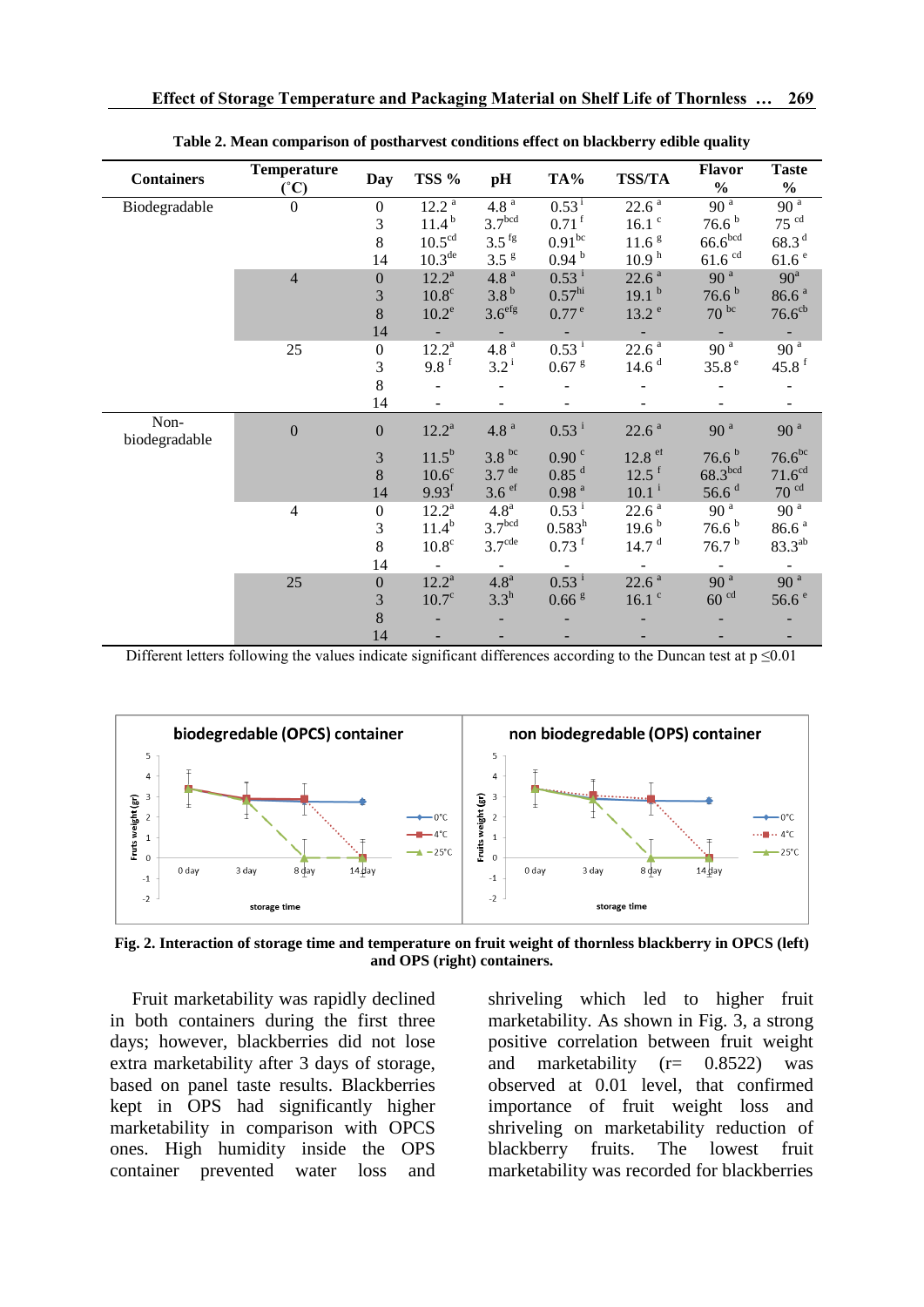stored at 25˚C regardless of the containers. Only a little more than half of the fruits were marketable following 14 days of storage at 0˚C and the difference in container types was significant toward OPS ones due to less color losing related to Anthocyanin. Fruit visual color was decreased during storage period, based on the panel taste results (Table 1). The lowest decrement of visual color was observed in OPS container after 8 days of storage at 4˚C, none of the other treatments could keep fruit color until then. There was no significant difference between the treatments of both 0 and  $4^{\circ}$ C on  $3^{\text{rd}}$  day.

#### *Edible quality*

Total soluble solid (TSS) of fruits

decreased regardless of the packaging materials and storage temperature but this decline was sharp at 25˚C in comparison with other storage temperatures (Table 2).

A downward trend was observed in pH during the storage that is in accordance with TA increment trend. In addition, the pH reduction of blackberries kept in OPS included lower trend than OPCS (Table 2) as well as for TSS/TA ratio. That is related to material characteristics of container as well as weight loss.

TSS to TA ratio, as an appropriate indicator of blackberry maturity, was significantly decreased during postharvest period (Table 2 and Fig. 4). High TSS to TA ratio indicates sweetness and conversely low ratio shows sour taste.



**Fig. 3. Correlation between fruit weight and marketability (significant at 0.01 level) for thornless blackberry fruits**



**Fig. 4. Interaction between storage time and temperature for TSS, TA and TSS/TA of thornless blackberry in OPCS (left) and OPS (right) containers.**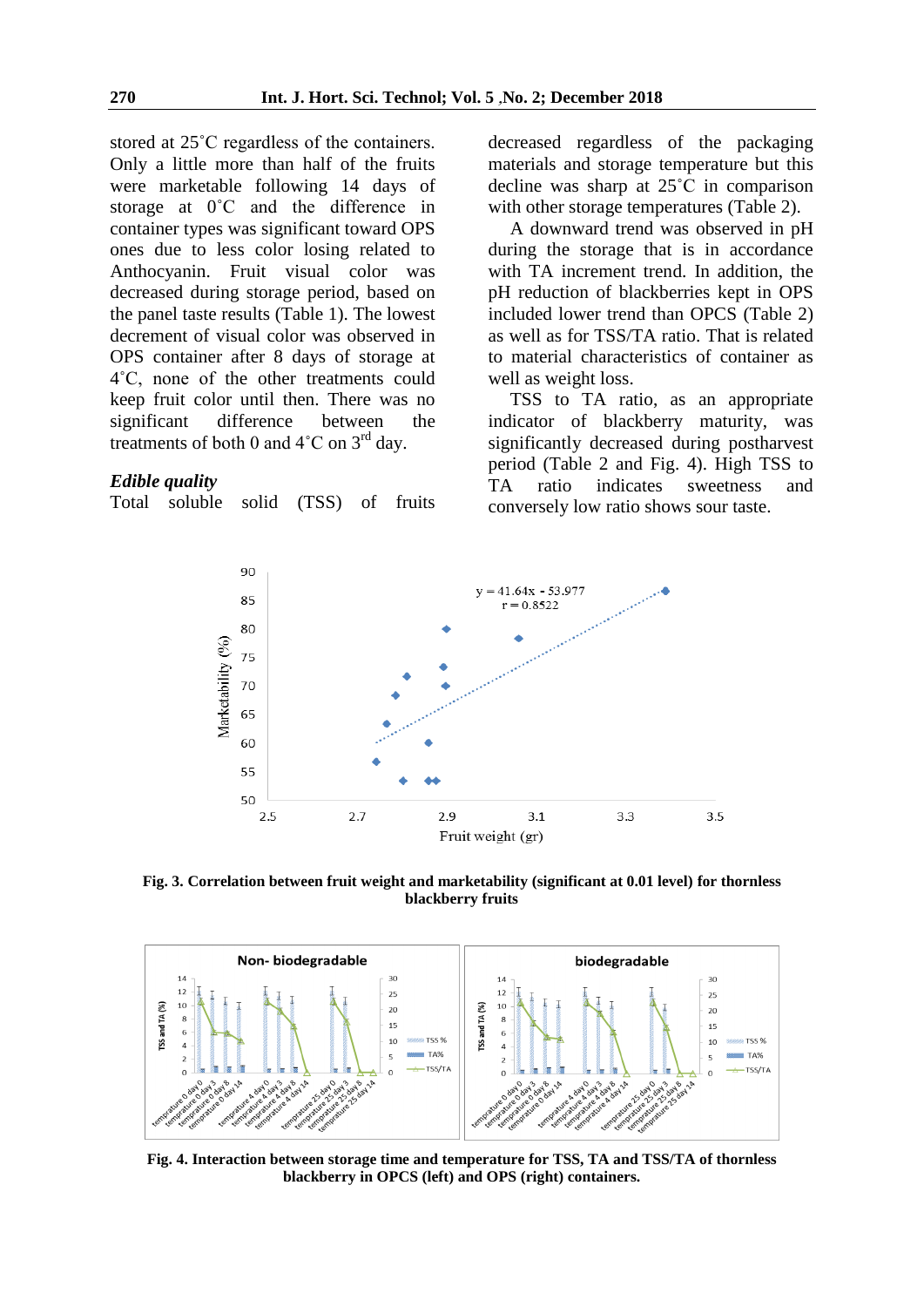No significant differences in fruit flavor were observed for the same storage temperatures for both containers (Table 2).

Fruit taste decreased in different storage temperatures during the storage period, based on panel taste results; however, no significant difference was observed for blackberries stored in OPS container at  $4^{\circ}C$ on first, third and eight days (Table 2). So it can be concluded that  $4^{\circ}$ C is better than freezing for preserving fruit taste and flavor.

#### *Healthy compounds*

Total antioxidant activity was not significantly different during the storage period for both containers (Table 3). Due to significant changes in phenol and flavonoid content, it can be concluded that antioxidant activity of thornless blackberry cultivar is not affected by phenol content.

Total phenol content of blackberry fruits that were stored in cold conditions (0 and 4 <sup>o</sup>C) showed a slight upward trend (Table 3). Blackberries in OPCS container had the highest amount of phenolic components

after 14 days when held at  $0^{\circ}$ C that was significantly more than phenolic components of fruits in OPS container. On the third day of storage at  $25^{\circ}$ C, total phenolic content in OPS container was significantly more than OPSC containers (Table 3). Total flavonoids content was generally reduced during post-harvest period, though this downward trend was violated in OPS container especially at  $0^{\circ}C$ (Table 3).

Anthocyanin content was significantly decreased during storage period at 4 and  $25^{\circ}$ C. Anthocyanin of blackberry at  $0^{\circ}$ C in both containers did not consistently change (Table 3). It decreased on the  $3<sup>rd</sup>$  day but increased on the  $8<sup>th</sup>$  day and finally deceased on  $14<sup>th</sup>$  again (Table 3). A steady decrease in fruit visual color during postharvest (Table 2) is in accordance with the overall trend of total anthocyanin content. According to Fig. 5, correlation between visual color and anthocyanin content was not significant ( $r = 0.446$ ) even though it was positive.



**Fig. 5. Correlation between fruit visual color and anthocyanin content (non-significant) for thornless blackberry fruits**

## **Discussion**

Decrease in fruit weight was considered as a sign of fruit dehydration. Fruit shriveling as an important postharvest problem of blackberries is directly related to dehydration. Moisture loss from the fresh produce is directly proportional to the difference between the water vapor pressure at the surface and the air surrounding the product (Joo et al., 2011) and it could be accelerated by warm temperature via triggering cell death by cytoplasmic dehydration by a small family of genes encoding transcriptional activators known as dehydration responsive element (DRE) (Lissarre et al., 2010; Cook et al.,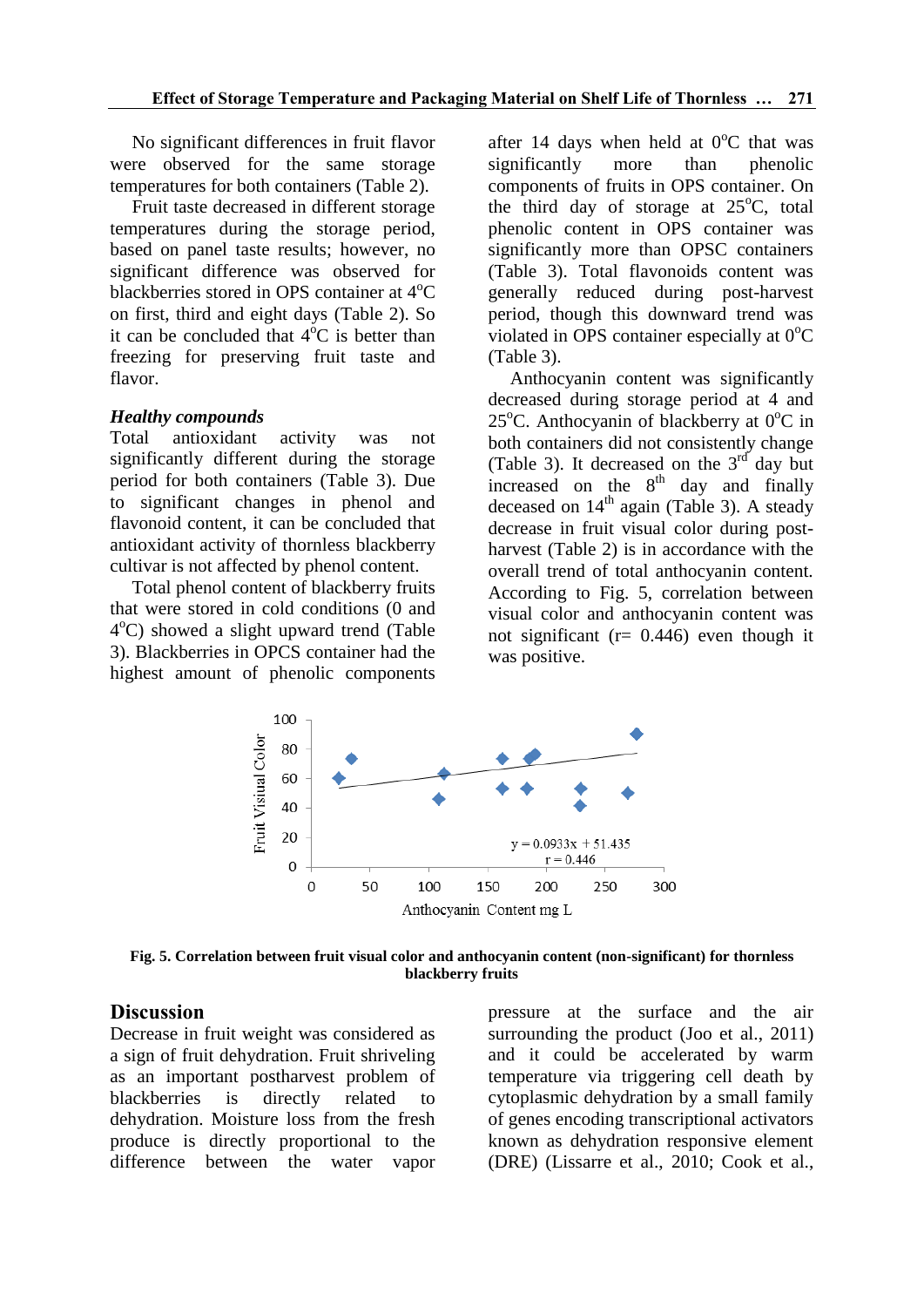2004). Higher permeability of the OPCS material to water vapor is responsible for higher weight loss and size reduction that is dependent on material characteristics of container like molecular weight, molecular weight distribution, and thickness. Auras et al*.* (2005) demonstrated that the water vapor transmission rate of biodegradable material was three times higher than that of the non-biodegradable materials. Joo et al*.*  (2011) reported that the weight losses of blackberry in the packages made from poly lactic acid was higher than in the OPS ones. The effective dispersion of nanostructured layered silicates with high aspect ratios may improve the mechanical, thermal and barrier characteristics of polymers, even at very low concentration by using nano clay particles and polyethylene (Pegoretti et al., 2007). In summary, it can be concluded that both temperature and container materials can be effective on fruit dehydration.

The best temperature for preserving visual color of thornless blackberry was 4˚C. In higher temperatures, the color pigments can degrade quicker and freezing the fruits may reduce shininess of fruit skin. Rapid change in fruit color had been reported by Wang and Camp (2000) and Seglina et al*.* (2010) as well. Shamaila et al*.* (1993) evaluated the correlation of sensory attributes, chemical and flavor volatile compounds to help good selection for marketing. They observed correlation among TSS, TA, TSS/TA ratio and pH with sensory attributes. However, they did not find correlation between sensory attributes, and chemical volatiles.

High respiration rate following exposure to high temperatures is a primarily reason for rapid TSS reduction at 25˚C. The decline trend of TSS in post-harvest period was reported for different berry fruits including strawberry (Ayala-Zavala et al., 2004), wild genotype (Rezaee Kivi et al., 2014) and blackberry cultivars (Joo et al., 2011).

Although a downward trend was predicted for TA as a general idea, the results of current experiment contradicted this accepted idea. Postharvest TA increase can be considered as a specific feature of thornless blackberry in subtropical climate of Mazandaran province, Iran. Also, results can be interpreted by the presence of unripe fruits or harvesting before shiny black stage.

Also, it could be related to cold acclimation that is reported in Arabidopsis metabolome evaluation under cold stress via increase in carbohydrate and organic acids for up-regulation of citric acid cycle (Cook et al., 2004).

Development of off-flavor is one of the important factors that limit blackberry's quality in post-harvest period due to the great role of flavor in consumer consent (Morales et al., 2014). Fruit flavor decreased significantly with increasing storage time. Nunes et al. (2003) reported that the raspberries that stored at 15 or 20**˚C** lose their aroma and taste very fast. Morales et al*.* (2014) reported opposing trends for volatile compound composition for two raspberry cultivars during storage, in which one of them lost compounds and another was enriched.

In raspberry, most of the identified volatile and aromatic compounds were terpenes, benzaldehyde, benzyl alcohol and p-cymene, respectively (Shamaila et al., 1993) which accumulation of ethanol and alcoholic off-flavors disorders will increase via modification of internal atmosphere of packages (Park et al*.,* 1994). Constant TSS in cooler storage conditions of blueberry fruits could be related to reduction in respiration under low temperature (Almenar et al., 2008).

OPS containers can be suggested for keeping acceptable taste at  $25^{\circ}$ C in comparison with OPCS because the fruit taste was significantly better in this condition. Almenar et al*.* (2008) reported blueberry aroma profile was slightly affected by package type especially for biodegradable containers. Ethanol increased slightly, regarding off-flavor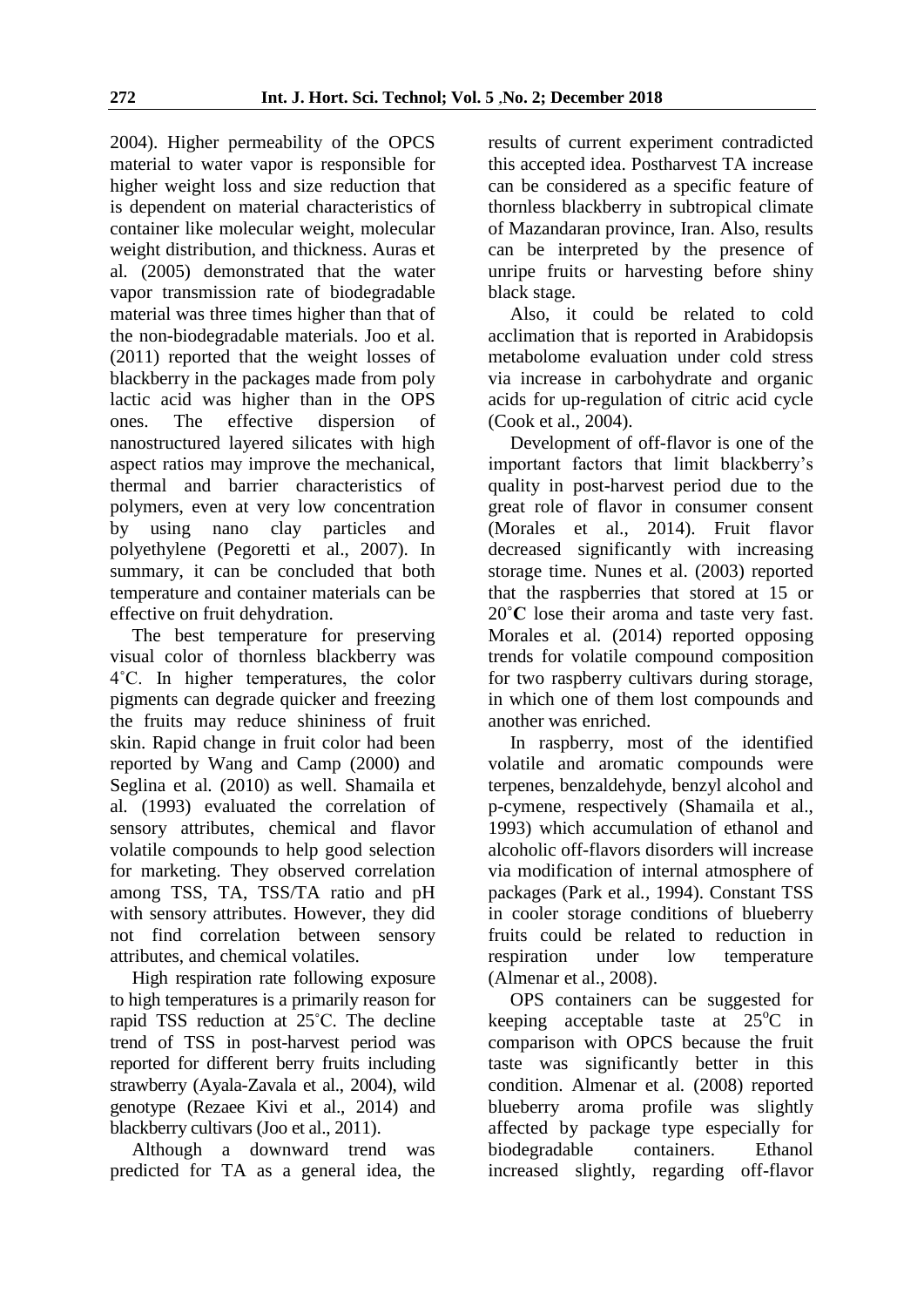development during storage. More  $CO<sub>2</sub>$ levels in the biodegradable packages with lower slots resulted in higher ethanol levels and off-flavor production.

Stability of antioxidant activity can be considered as an important feature of this valuable small fruit that could guarantee human health. Cold acclimation in temperate fruit trees make them tolerant to freezing via numerous physiological, biochemical and molecular changes that occurring during cold acclimation, including upregulation of antioxidative mechanisms, synthesis and accumulation of cryoprotectant solutes and proteins (Lissarre et al., 2010). The oxygen radical absorbing capacity of blackberry was not significantly different between distinct harvest times (shiny and dull black stages) as mentioned by Perkins-Veazie et al*.*  (2002) for thornless and thorny cultivars.

Mechanism of changes in phenol and flavonoids content is too complicated and there are inconsistent results. Wu et al. (2010) reported decreasing in total phenol content in evergreen variety of blackberry but increase in Marion variety. They also pointed out that the phenols in Marion increased on  $3<sup>rd</sup>$  day and reduced on  $9<sup>th</sup>$ day.

Reduction in the anthocyanin levels of 'Chester' blackberries was reported by Joo et al*.* (2011) via the study of biodegradable and non-biodegradable containers but it was not a consistent decrease. They also found no significant effect on the fluctuation of the anthocyanin content in two kinds of containers. There are inconsistent results about anthocyanin changes over time. For example, Kalt et al*.* (1993) claimed increase in anthocyanin content of several small fruits at temperatures  $>0$ <sup>o</sup>C. Some researchers have attested to the unpredictable nature of anthocyanin, so considered them as ''relatively unstable'' (Giusti and Wrolstad, 2001).

Shamaila et al. (1993) reported positive correlation between anthocyanin and visual color of raspberry  $(r= 0.58)$ , which is in according with our results. Changing superficial anthocyanin content is not necessarily linked to inner anthocyanin. For instance, carbon dioxide caused decrease in anthocyanin of internal tissue whereas no effect was observed on outside tissues (Holcroft and Kader, 1999). So, the lack of a strong correlation between visual color and anthocyanin content can be related to different properties of different fruit tissues for release or degrade of anthocyanin.

# **Conclusion**

In this study, blackberry fruits that were kept in two types of containers survived for 14, 8 and 3 days at  $0 \degree C$ , 4  $\degree C$  and room temperature respectively. There was a sharp downward trend in fruit weight in OPCS container due to higher permeability and dehydration than in OPS which resulted in triggering cell death by cytoplasmic dehydration via small family of genes encoding dehydration responsive element (DRE). The marketability of fruits decreased based on its significant and positive correlation with fruit weight. Although the visual color of fruits and their TSS decreased, increase in fruits TA during postharvest period was related to cold stress effect on carbohydrate and organic acids up-regulation. However, no significant difference was observed for blackberries stored in OPS container at 4 ˚C on the first, third and eighth days. So it can be concluded that 4 ˚C is better than freezing temperature for preserving fruit taste and flavor. Total antioxidant activity, as an important feature of this valuable small fruit was not significantly different during the storage period in both containers. Blackberries in OPCS container had the highest amount of phenolic components after 14 days when held at 0 ˚C that was significantly more than OPS container. Reducing municipal solid waste is another advantage of this package.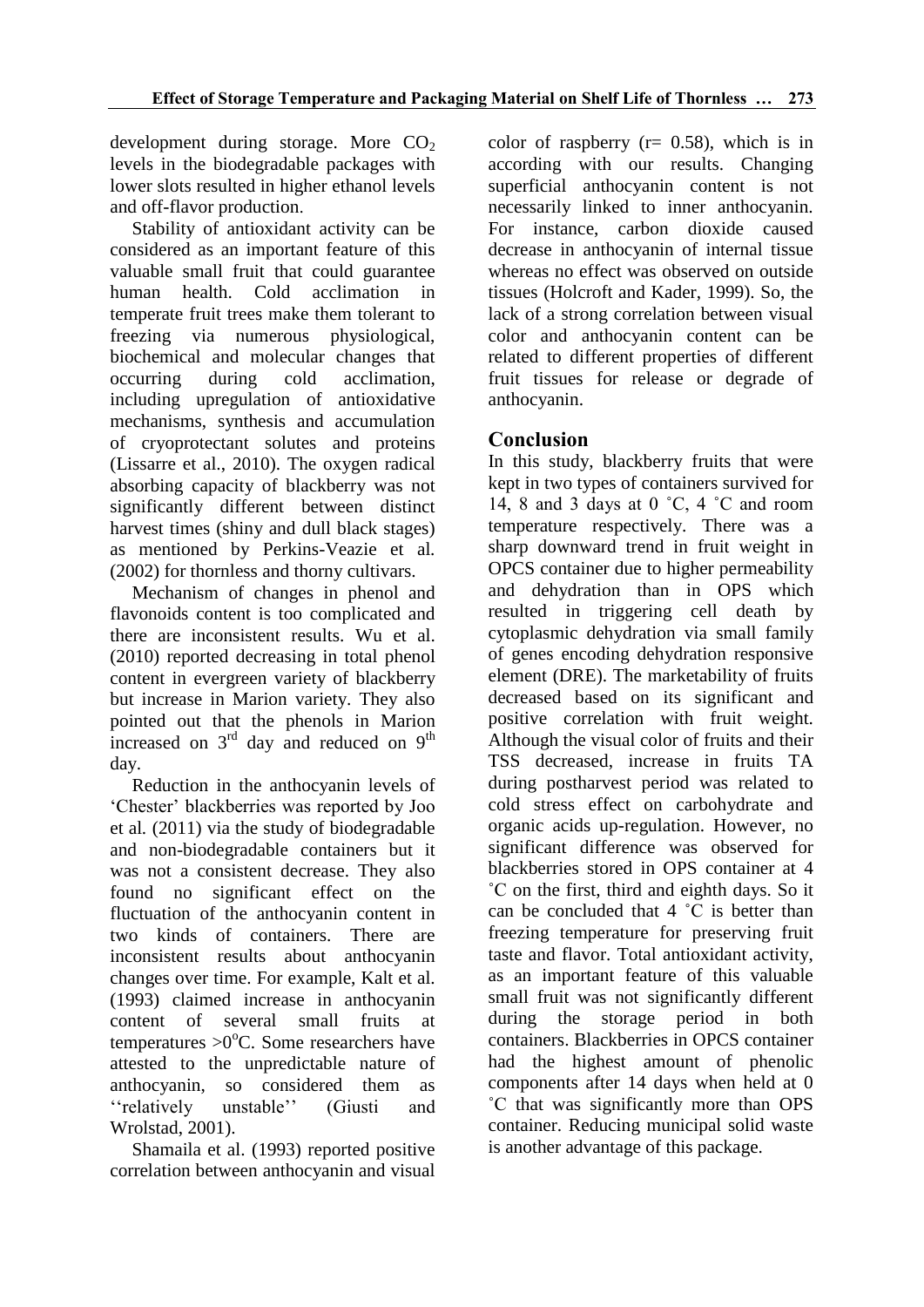#### **References**

- 1. Almenar E, Samsudin H, Auras R, Harte B, Rubino M. 2008. Postharvest shelf life extension of blueberries using a biodegradable package. Food Chemical 110, 120-127.
- 2. Antunes L.E.C, Duarte Filho J, De Souza C.M. 2003. Postharvest conservation of blackberry fruits. PAB. 38, 413-419.
- 3. Auras R, Singh P, Singh J. 2005. Evaluation of oriented poly (lactide) polymers vs. existing PET and oriented PS for fresh food service containers. Packaging Technology and Science 18, 207-216.
- 4. Ayala-Zavala J.F, Wang S.Y, Wang C.Y, Gonzalez-Aguilar G.A. 2004. Effect of storage temperatures on antioxidant capacity and aroma compounds in strawberry fruit. LWT 37, 687- 695.
- 5. Chang C.C, Yang M.H, Wen H.M, Chern J.G. 2002. Estimation of total flavonoid content in propolis by two complementary colorimetric methods. Journal of Food and Drug Analysis 10, 178-182.
- 6. Chinnusamy V, Zhu J, Zhu J.K. 2007. Cold stress regulation of gene expression in plants. Trends in Plant Science 12, 444-451.
- 7. Cook D, Fowler S, Fiehn O, Thomashow M.F. 2004. A prominent role for the CBF cold response pathway in configuring the lowtemperature metabolome of Arabidopsis. Proceedings of the National Academy of Sciences of USA 101, 15243-8.
- 8. Ebrahimzadeh M.A, Nabavi S.F, Nabavi S.M, Eslami B. 2010. Antihemolytic and antioxidant activities of *Allium paradoxum*. Central European Journal of Biology 5, 338-345.
- 9. Giusti M.M, Wrolstad R.E. 2001. Characterisation and measurement of anthocyanins by UV-visible spectroscopy. CPFAC. F1.2.1-F1.2.13.
- 10. Hassanpour H. 2015. Effect of Aloe vera gel coating on antioxidant capacity antioxidant enzyme activities and decay in raspberry fruit. Journal of Food Science and Technology 60, 495-501.
- 11. Holcroft D.M, Kader A.A. 1999. Carbon dioxide-induced changes in color and anthocyanin synthesis of stored strawberry fruits. HortScience 34, 1244-1248.
- 12.Joo M, Lewandowski N, Auras R, Harte J, Almenar E. 2011. Comparative shelf life study of blackberry fruit in bio-based and petroleum-

based containers under retail storage conditions. Food Chemical 126, 1734-1740.

- 13. Kalt W, Forney C.F, Martin A, Prior R.L. 1999. Antioxidant capacity, vitamin C, phenolics, and anthocyanins after fresh storage of small fruits. Journal of Agricultural and Food Chemistry 47, 4638-4644.
- 14. Linke M, Geyer M. 2013. Condensation dynamics in plastic film packaging of fruit and vegetables. Journal of Food Engineering 116, 144-154.
- 15. Lissarre M, Ohta M, Sato A, Miura K. 2010. Cold-responsive gene regulation during cold acclimation in plants. Plant Signaling & Behavior 5, 948-52.
- 16. Moralesa M.L, Callejóna R.M, Ubedaa C, Guerreiroc A, Gagoc C, Miguelc M.G, Antunes M.D. 2014. Effect of storage time at low temperature on the volatile compoundcomposition of Sevillana and Maravilla raspberries. Postharvest Biology and Technology 96, 128-134.
- 17. Nabavi S.M, Ebrahimzadeh M.A, Nabavi S.F, Hamidinia A, Bekhradnia A.R. 2008. Determination of antioxidant activity, phenol and flavonoids content of *Parrotia persica* Mey. PhOL 2, 560-567.
- 18. Nunes M.C.N, Ėmond J.P, Brecht J.K. 2003. Predicting shelf life and quality of raspberries under Different storage temperatures. Acta Horticulturae 628, 599-606.
- 19. Park H.J, Chinnan M.S. 1995. Gas and Water Vapor Barrier Properties of Edible Films from Protein and Cellulosic Materials. Journal of Food Engineering 25, 497-507.
- 20. Pegoretti A, Dorigato A, Penati A. 2007. Tensile mechanical response of polyethylene–clay nanocomposites. eXPRESS Polymer Letters 1, 123-131.
- 21. Peretto G, Nicoletto C, Sambo P. 2014. Changes in qualitative traits of blueberry and blackberry in relation to storage temperature and film type. Acta Horticulturae 1017, 433-440.
- 22. Perkins-Veazie P, Kalt W. 2002. Postharvest storage of blackberry fruit does not increase antioxidant levels. Acta Horticulturae 585, 521- 524.
- 23. Perkins-Veazie P. 2017. Postharvest Storage and Transport of Blackberries. In: Blackberries and Their Hybrids, H. K. Hall & R.C. Funt. CABI.
- 24.Rezaee Kivi A, Sartipnia N, Babai Khalkhali M. 2014. Effect of storage temperatures on